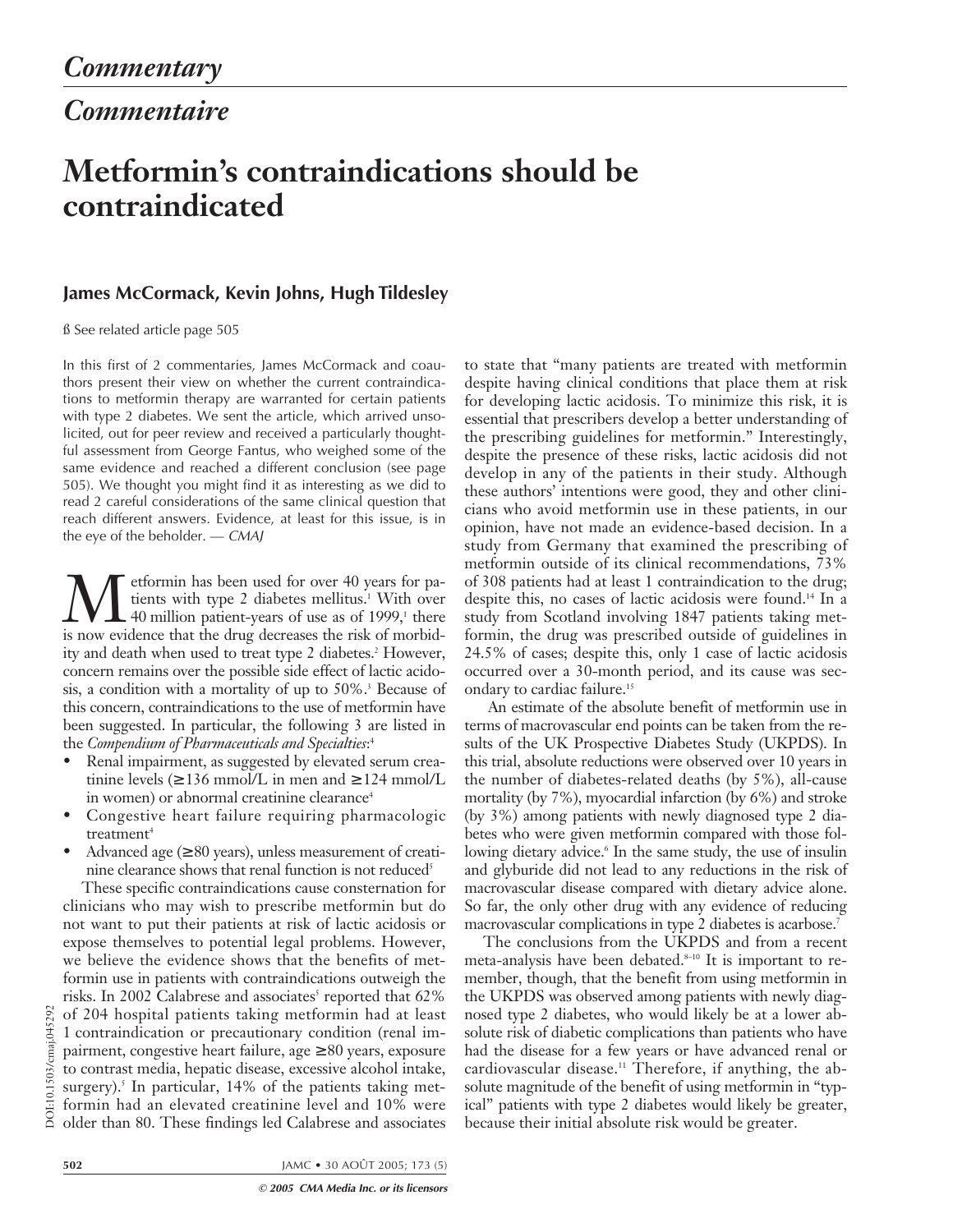The benefit of using metformin is fairly clear, but what is the risk of lactic acidosis among these patients? This is a more difficult question to answer. In a recent study by Salpeter and coauthors, $12$  pooled data from 194 studies showed no cases of lactic acidosis in over 35 000 patientyears of metformin use. It must be remembered that this condition occurs in diabetic patients independent of metformin use. In 1998 Brown and colleagues<sup>13</sup> reported on the incidence of lactic acidosis before and after the introduction of the drug in the United States: they found no difference in the incidence rates in 41 000 patient-years. Before the drug's introduction, they placed the rate of lactic acidosis among patients not receiving metformin at 9.7–16.9 events

per 100 000.13 The meta-analysis by Salpeter and coauthors<sup>12</sup> suggests that the upper limit for the true incidence of lactic acidosis is 9.9 events per 100 000 patient-years among patients with type 2 diabetes not receiving metformin and 8.1 per 100 000 among those taking the drug. In a historical cohort, Stang and colleagues<sup>3</sup> suggested a similar rate of lactic acidosis among metformin users at 9 cases per 100 000 patient-years. This suggests that diabetes alone is an equally relevant, if not more relevant, risk factor for lactic acidosis than is metformin use.

In the trials included in the meta-analysis by Salpeter and coauthors,<sup>12</sup> 16% of the patients **Key points**

- The most common contraindications to metformin use in people with type 2 diabetes are renal insufficiency, congestive heart failure and advanced age  $(≥ 80$  years).
- Results from most major studies and a recent meta-analysis suggest that metformin use does not increase the risk of lactic acidosis among patients with type 2 diabetes, including those with these contraindications.
- In the case reports of lactic acidosis in people with contraindications who took metformin, it is difficult to determine the degree to which the drug was responsible.
- Even in patients with contraindications, the benefits of metformin use clearly outweigh any potential risks.

that lactate accumulation can result from renal impairment and its association with metformin use may have been coincidental.19 In addition, metformin-associated lactic acidosis can develop in patients with normal serum creatinine levels. There are published reports of 3 patients in whom lactic acidosis developed without there having been any indications of conditions that would increase the risk of this complication.20,21 All of the patients' hepatic, cardiac and renal functions were within normal limits, and all of the patients were taking normal doses of metformin (500 mg, 850 mg and 1000 mg, respectively, twice daily). In 1 case, the woman was underweight and died; possible intentional overdose of metformin could not be ruled out.

> In the other 2 cases, metformin therapy was stopped, and the patients recovered.<sup>20,21</sup> An earlier case study described 6 patients with lactic acidosis whose serum creatinine levels ranged from 90 to 274 mmol/L before diagnosis and from 168 to 663 mmol/L after diagnosis; $22$  however, 3 of the patients, whose creatinine levels were normal, had undergone treatment involving contrast media. This may have been the reason for the development of lactic acidosis, although there is a lack of evidence to support a recommendation to withhold metformin therapy after the use of contrast media in patients with normal renal function.<sup>23</sup>

When the 79 cases of lactic

were over the age of 65 years, and 44% of the trials allowed for the inclusion of patients with renal insufficiency, usually defined as a serum creatinine level of more than 132 mmol/L. Of the studies, 96% allowed for the inclusion of patients with hypoxemic comorbidities such as renal insufficiency, cardiovascular disease, liver disease or pulmonary disease; however, these authors were unable to determine how many patients with these conditions were included in the clinical trials, and so it is not possible to determine the specific incidence of lactic acidosis among patients with these supposed contraindications. Nonetheless, the incidence of lactic acidosis in these studies was still zero.

Case studies have shown an association between reduced renal function, as indicated by elevated serum creatinine levels, and the incidence of lactic acidosis.11,16–18 Sulkin and coauthors<sup>17</sup> described 2 patients with reduced renal function (serum creatinine levels 150 and 203 mmol/L) in whom lactic acidosis developed while they were taking metformin. Misbin and colleagues<sup>19</sup> found that, of 20 patients who died of lactic acidosis while taking metformin, 80% had significant renal impairment; the authors stated acidosis in the literature are analyzed together, a unifying theme appears to emerge. Studies have shown that plasma metformin levels were not correlated to blood lactate levels, which raises the question of whether metformin is a causal factor in lactic acidosis.16,23 Lactic acidosis is associated with acute events such as myocardial infarction or congestive heart failure, acute renal insufficiency and sepsis. These 79 cases resulted after an estimated 1.1 million patient-years of metformin use, and in 37% of the cases the patient had a cardiac condition (myocardial infarction or congestive heart failure), in 24% an acute renal condition, in 8% an acute hepatic condition and in 4% sepsis. In all of these cases the underlying conditions could have themselves caused the lactic acidosis, so it is difficult to identify the degree to which metformin was responsible.

There is little, if any, research exploring rates of lactic acidosis among metformin users with rates among users of other oral hypoglycemic agents.<sup>3</sup> It appears that the incidence of metformin-associated lactic acidosis is not much different than the baseline incidence among people with type 2 diabetes. Even if the presence of renal failure in